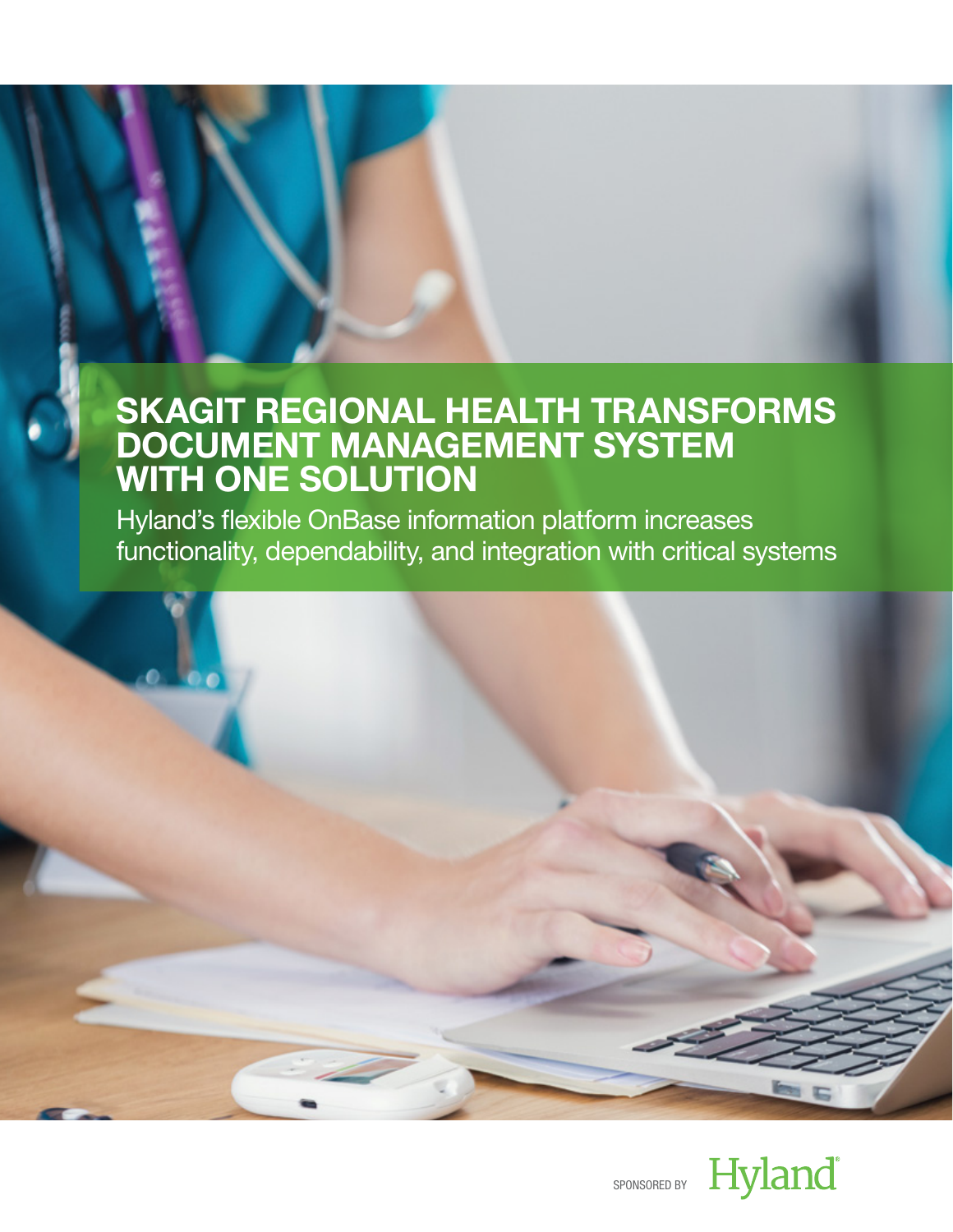

ALAN DUKE Document Management Administrator, Skagit Valley Hospital



SUSAN DECATHELINEAU Vice President, Global Healthcare Sales and Services

## Skagit Regional Health Transforms Document Management System With One Solution

Hyland's flexible OnBase information platform increases functionality, dependability, and integration with critical systems

### **SUMMARY**

Skagit Regional Health (SRH) partnered with Hyland seven years ago in an effort to overhaul its enterprise content services platform, create a central location for patient information, and automate key processes. The partnership has evolved from offering content services at one hospital to managing SRH's entire network of hospitals and clinics. The result: Hyland's OnBase solution has streamlined how documents are stored and shared; improved interoperability with the EHR, pharmacy, and other important systems; and supported major growth initiatives, including two EHR conversions.

"" Our transition to Epic was a very fast-paced, high-pressure conversion process with only a couple of people working on it from the Skagit side. We had a great team supporting us from Hyland, who made it possible to meet what would have otherwise been an impossible deadline.

—Alan Duke, document management administrator, Skagit Valley Hospital

## THE CHALLENGE

SRH has a busy, expanding network in Mt. Vernon, Washington. As a result, several years ago, its aging document management system could no longer meet the health system's day-to-day needs. The legacy technology was cumbersome, required too much manual intervention, and lacked key features such as color images. SRH needed a comprehensive enterprise content services solution backed by a strong technology platform that would provide greater functionality and help reduce the health system's reliance on paper and manual tasks.

"At the time, most solutions were not robust enough to meet our growing document management needs," says Alan Duke, document management administrator at Skagit Valley Hospital. "We needed to bring on an experienced partner who could help transform how we handled paper documents and processes as we grew our system."

That's when SRH turned to Hyland.

95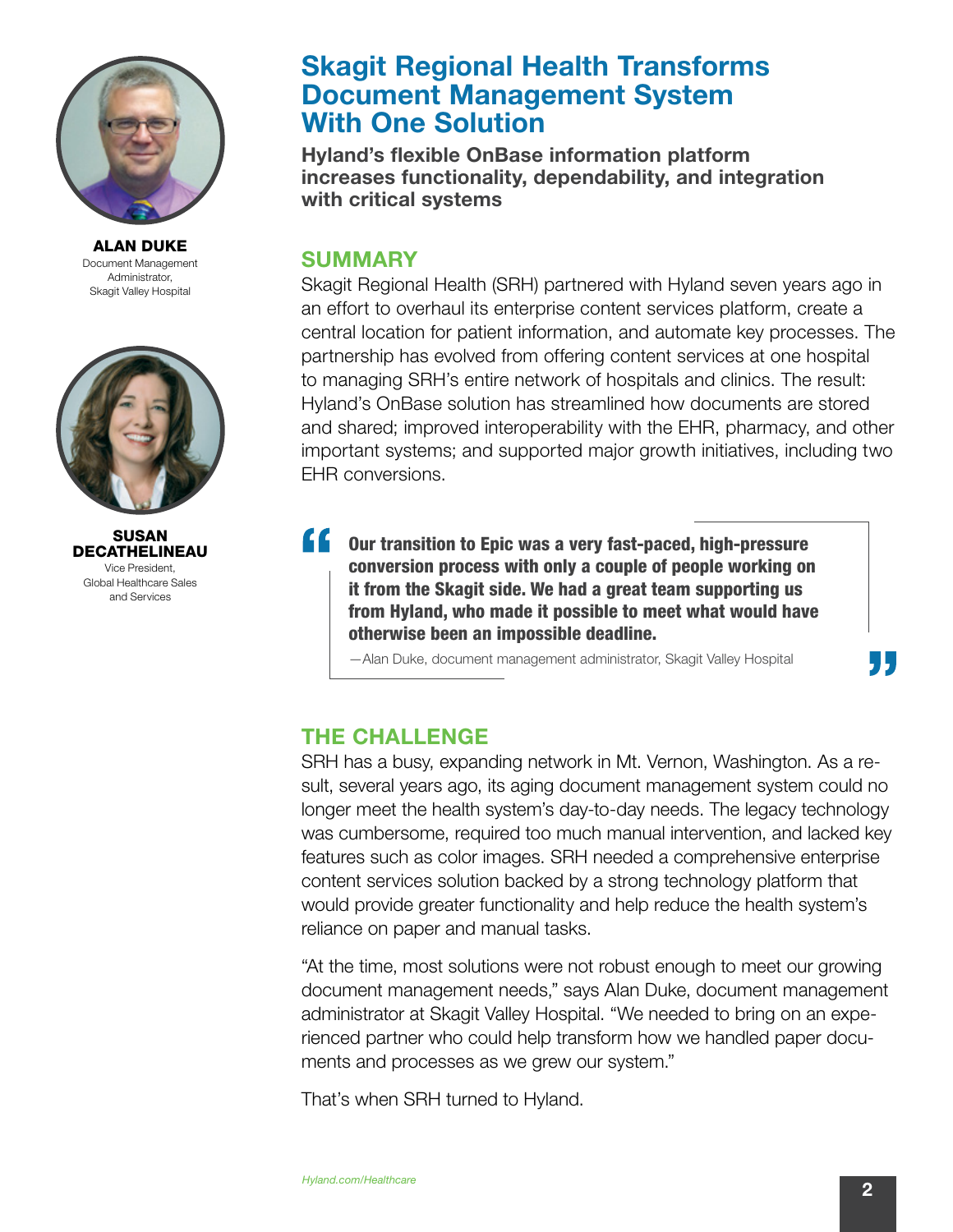## THE SOLUTION

To reconfigure how it managed paper documents, SRH initially deployed Hyland's OnBase enterprise content services solution at Skagit Valley Hospital. When the health system acquired Cascade Valley Hospital and several ambulatory clinics in subsequent years, once again it looked to OnBase to address its updated content management goals, including integrating documentation processes throughout the new facilities and different business offices. Hyland also oversaw the smooth transition to Epic, SRH's new EHR system.

The Hyland-Skagit partnership includes four key elements:

#### 1. Streamlining and centralization of paper documents and processes.

Hyland deployed the OnBase platform, creating a central location for all patient information, including documents, images, faxes, video, lab results, and pharmacy orders in both black and white and color. By integrating OnBase with its existing systems, Skagit eliminated the need to print out documents and scan them into a separate document management system.

**2. Automation of manual processes.** The solution's native business process management capabilities allow documents to be indexed as they are scanned or pulled into OnBase, removing the need to manually enter information into indexing fields. The technology automatically routes documents and information to the right people at the right time.

3. Integration with the EHR and other applications. OnBase was configured to interface with SRH's existing systems, extending their functionality and enabling documents such as pictures and labs to be indexed into the EMR with relative ease. The platform interfaces with the following:

• EHR. OnBase provides access to all current and legacy-scanned documents within Epic.

#### Skagit Regional Health Facts

- **Skagit Regional Health**
- Mt. Vernon, Washington
- Not-for-profit
- 2 hospitals and 19 clinics
- 185 licensed hospital beds, 2,000+ employees
- Application integration: Epic, Stryker, Philips
- Departments using OnBase: clinical, HIM, patient registration, sterile processing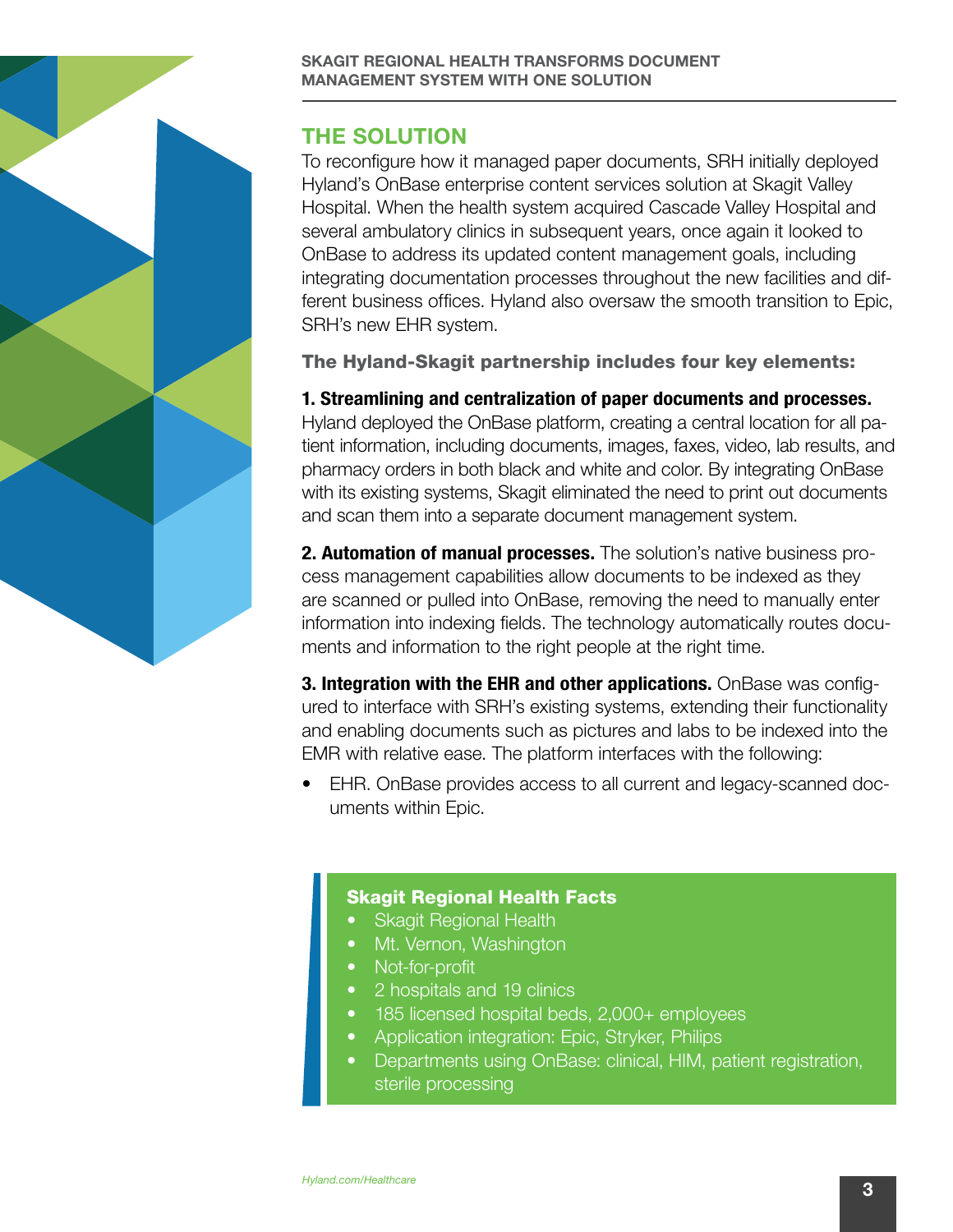- OR surgical images. OnBase interfaces with Stryker in the surgery suites, importing images taken during procedures within 24 hours.
- Clinical reports and tests. Philips EKGs are saved to a folder, imported into OnBase, and auto-indexed into the EMR within 15 minutes. Mosaiq Radiation Oncology reports are also auto-indexed into the EMR. SRH is in the process of adding similar functionality for pulmonary function test reports and sleep studies.
- Sterile processing. Photos are taken of sterile instrument sets and indexed into OnBase to ensure they are clean and intact prior to use in surgical procedures.
- SRH business offices. Documents are scanned or imported via an OnBase OCR process to enable free-text searching.

4. Oversight of two major conversion initiatives. Hyland converted 4 million documents from SRH's legacy system to OnBase at the start of the partnership. More recently, during the switch from MEDITECH to Epic, Hyland oversaw the transition of 10 million documents. This project was accomplished over one year, involving a close partnership between Hyland and SRH. The highly trained Hyland/OnBase team provided ongoing expertise when it came to managing the intricate relationship between OnBase and Epic. Along with the conversion, Hyland took on the added complexity of deploying OnBase at SRH's newly acquired ambulatory clinics and Cascade Valley Hospital.

#### THE RESULTS

SRH has transitioned from implementing OnBase at one hospital to leveraging it across the entire organization with great success. OnBase offers increased dependability and the ability to share information in ways not possible before the partnership. Today, OnBase provides critical

#### KEY BENEFITS

- Comprehensive enterprise content services solution
- One central location for all patient information
- State-of-the-art scanning, indexing, and storage capabilities
- Automation processes that dramatically reduce manual work
- Advanced integration and interoperability with EHR and multiple systems
- Converted 10 million documents during Epic upgrade
- Flexible and long-term partnership resolves critical organizational and operational challenges



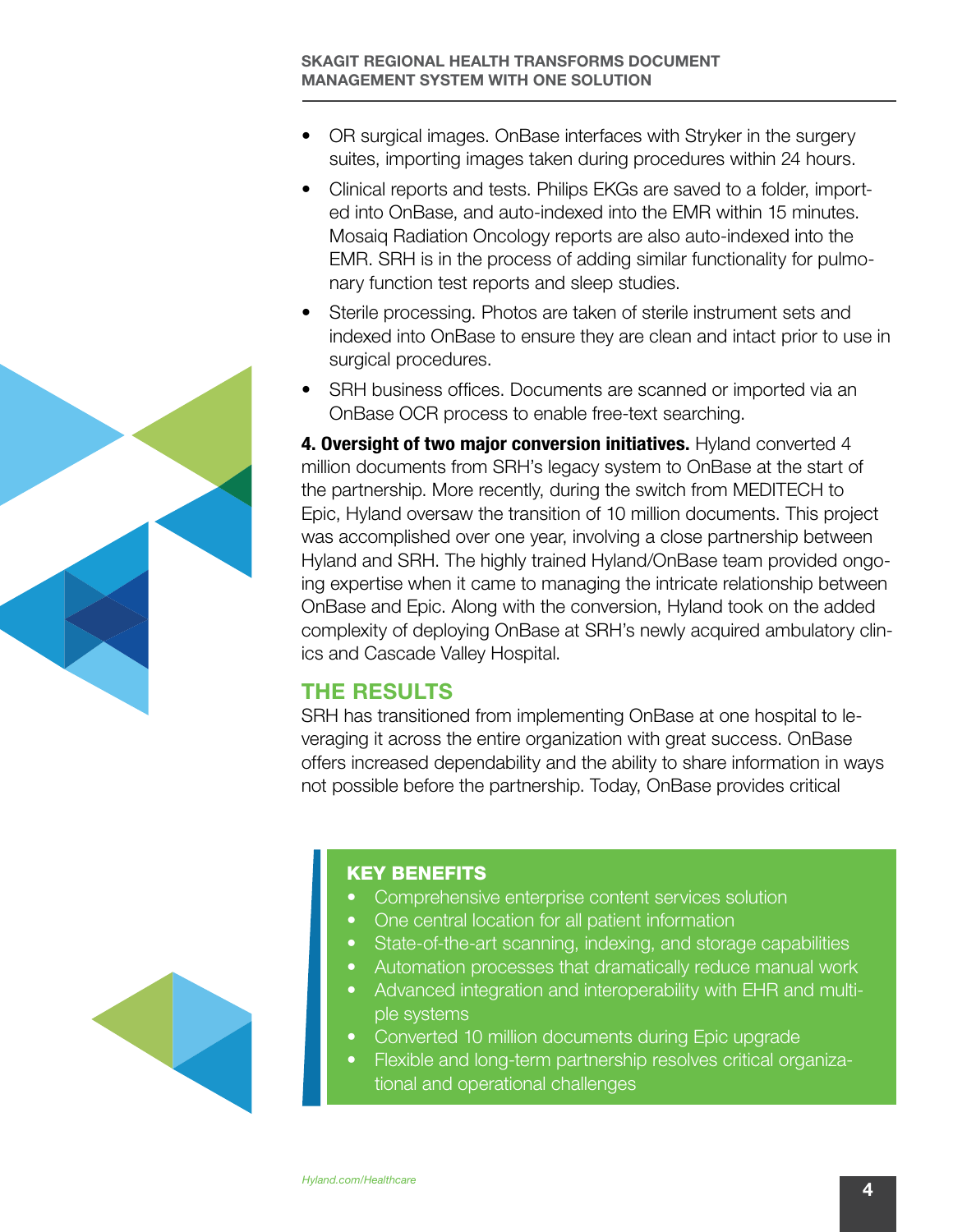

We thrive on building long-term partnerships with organizations such as Skagit Regional Health. This is a true success story and an example of how on-point collaboration, rigor, and a powerful technology platform with problem-solving capabilities can improve clinical and businesses processes.

—Susan deCathelineau, vice president, Global Healthcare Sales and Services

information to clinical decision-makers, giving them quick access to clinical images and documents. By doing so, SRH:

**Optimizes staff workflow.** The system's ability to automate several processes has created important changes for SRH. By automatically indexing documents scanned or pulled into OnBase, SRH has greatly simplified its remittance, admissions, and pharmacy processes. Staff no longer waste time manually tracking down patient information and are able to focus on high-value tasks.

**Drives greater interoperability.** OnBase is a highly configurable platform, lending itself to problem solving across the enterprise in unexpected ways. To this point, the system's flexibility has enabled SRH to avoid purchasing expensive technology interfaces that cost as much as \$50,000 each.



, ,